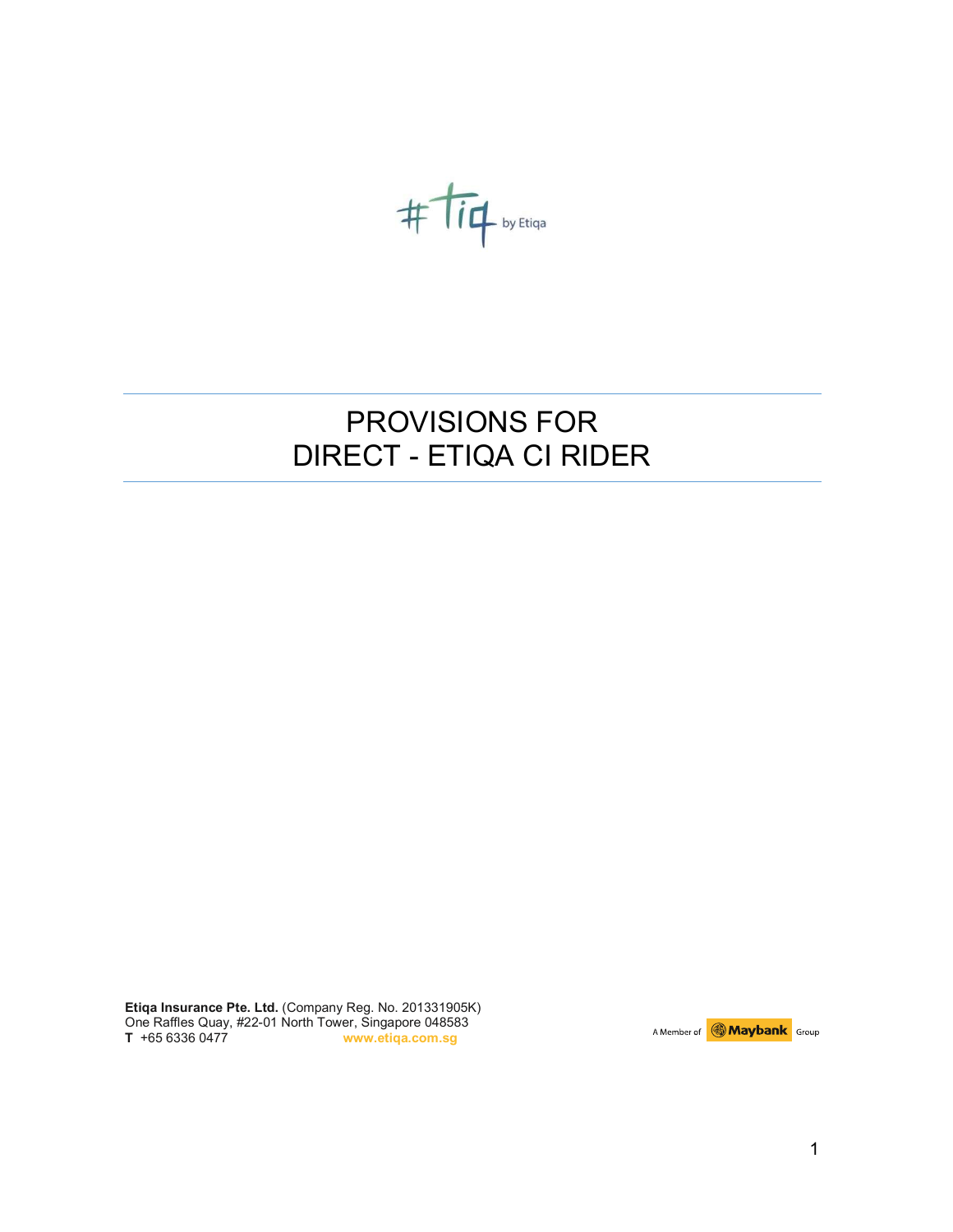

# **Contents**

|              |                                               |                                                                                                                                                                                                                                                                                                                | Page                            |
|--------------|-----------------------------------------------|----------------------------------------------------------------------------------------------------------------------------------------------------------------------------------------------------------------------------------------------------------------------------------------------------------------|---------------------------------|
| 1            |                                               | <b>Policy Owners' Protection Scheme</b>                                                                                                                                                                                                                                                                        | 1                               |
| $\mathbf{2}$ | 2.1<br>2.2                                    | <b>Our Responsibilities</b><br><b>Critical Illness Benefit</b><br><b>Guaranteed Renewability</b>                                                                                                                                                                                                               | 1<br>$\overline{2}$             |
| 3            | 3.1<br>3.2                                    | <b>Your Responsibilities</b><br>Premium<br>Reinstatement                                                                                                                                                                                                                                                       | $\ensuremath{\mathsf{3}}$<br>3  |
| 4            | 4.1                                           | <b>What Is Not Covered?</b><br><b>Critical Illness Benefit</b>                                                                                                                                                                                                                                                 | $\mathbf{3}$                    |
| 5            | 5.1<br>5.2                                    | <b>Making Claims From The Policy</b><br>How to make a Claim<br>Who do We pay Benefits to                                                                                                                                                                                                                       | 4<br>$\overline{4}$             |
| 6            | 6.1<br>6.2<br>6.3<br>6.4<br>6.5<br>6.6<br>6.7 | <b>Our Rights</b><br>Incontestability<br><b>Correction of Mistakes and Errors</b><br>Fraud and Misrepresentation<br>Change of Address, Country of Residence or Citizenship<br>No Cover<br>Changes in Taxation, Regulations and Legislation<br>Errors in Age / Gender / Smoker Status / Country of<br>Residence | 4<br>4<br>5<br>5<br>5<br>5<br>5 |
| 7            | 7.1                                           | <b>Your Rights</b><br>Free look                                                                                                                                                                                                                                                                                | 6                               |
| 8            |                                               | <b>When Will Your Policy End?</b>                                                                                                                                                                                                                                                                              | 6                               |
| 9            |                                               | What Do We Mean With These Words?                                                                                                                                                                                                                                                                              | $7 - 8$                         |
| 10           |                                               | <b>List of Critical Illnesses</b>                                                                                                                                                                                                                                                                              | $8 - 16$                        |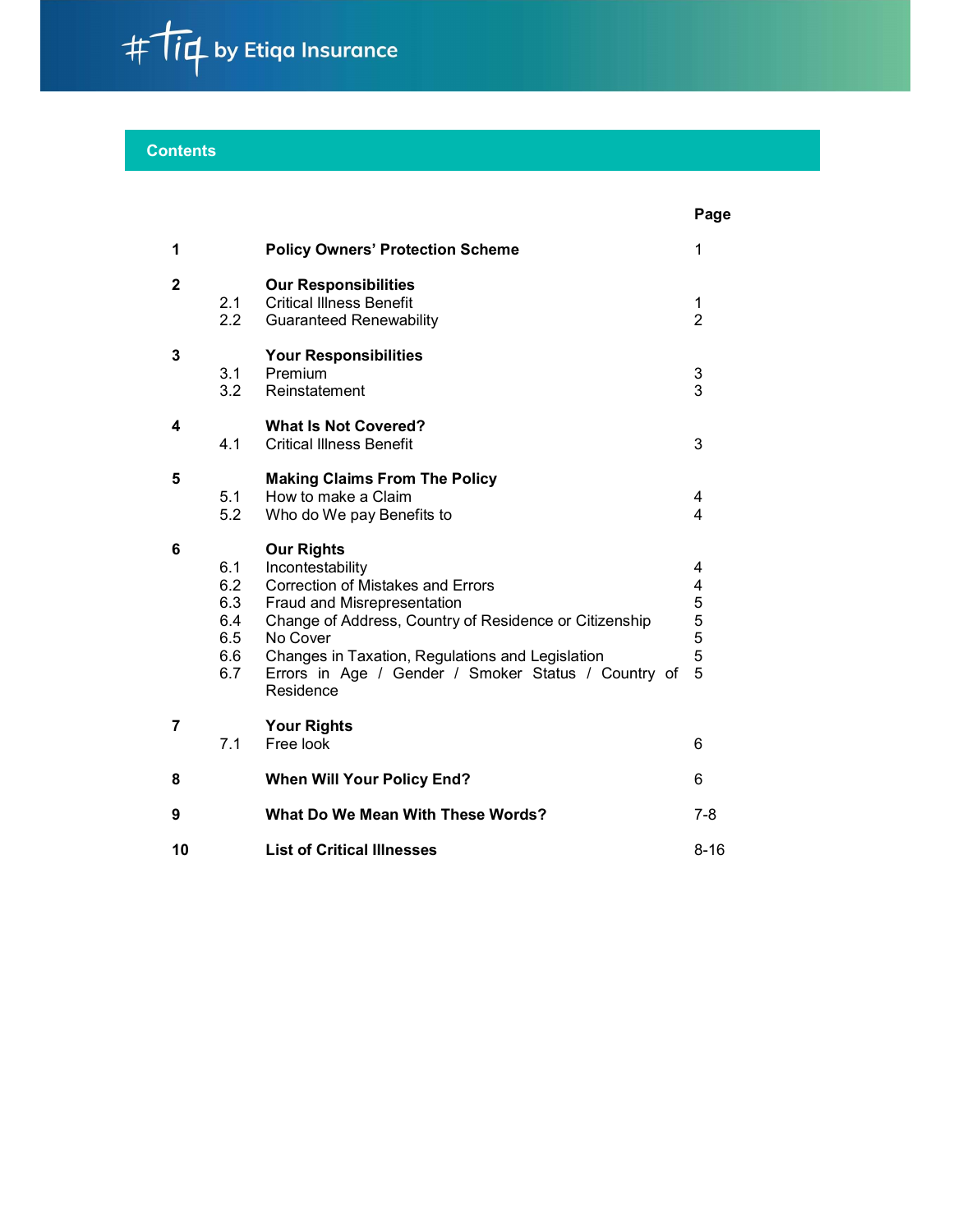$i\boldsymbol{\not}$  by Etiqa Insurance

# **Policy Owner's Protection Scheme**

This policy is protected under the Policy Owners' Protection Scheme which is administered by the Singapore Deposit Insurance Corporation (SDIC). Coverage for your policy is automatic and no further action is required from you. For more information on the types of benefits that are covered under the scheme as well as the limits of coverage, where applicable, please contact us or visit the Life Insurance Association (LIA) or SDIC web-sites (www.lia.org.sg or www.sdic.org.sg).

# 2. Our Responsibilities

This is a Non-participating rider that accelerates the death Benefit of the Basic policy upon diagnosis of any one of the 30 critical illnesses of the Life insured. At Expiry date, if We have not paid out any claims, the rider will end and no Benefits will be payable.

For DIRECT – Etiqa term life, this rider is available for policy term of 5 years (renewable), 20 years or up to Age 65.

The entry Age of the Life insured for DIRECT – Etiga CI rider (attachable to DIRECT- Etiga term life) is shown below.

| <b>Policy Term</b>       | <b>Entry Ages (Age Next Birthday)</b> |  |
|--------------------------|---------------------------------------|--|
| DIRECT - Etiqa term life | <b>DIRECT - Etiga CI rider</b>        |  |
| 5 vears                  | 19 to 60                              |  |
| 20 years                 | 19 to 45                              |  |
| To Age 65                | 19 to 60                              |  |

For DIRECT – Etiqa whole life, this rider is available for whole life with Premium term of either up to Age 70 or up to Age 85. The entry Age of the Life insured for DIRECT – Etiqa CI rider (attachable to DIRECT-Etiqa whole life) is shown below.

| <b>Premium Term</b><br><b>DIRECT - Etiga whole life</b> | <b>Entry Ages (Age Next Birthday)</b><br>DIRECT - Etiga CI rider |
|---------------------------------------------------------|------------------------------------------------------------------|
| To Age 70                                               | 19 to 60                                                         |
| To Age 85                                               | 19 to 65                                                         |

# 2.1 Critical Illness Benefit

DIRECT – Etiqa CI rider pays either part (for Angioplasty & Other Invasive Treatment for Coronary Artery) or all of the Sum insured plus accumulated bonuses (if any) that have been added to the Basic policy if the Life insured is diagnosed with a critical illness for the first time during the rider policy term.

Our payment on this supplementary rider contract will proportionately reduce the Sum insured of the Basic policy.

We pay this Benefit only for one critical illness, except when the first critical illness is Angioplasty and Other Invasive Treatment for Coronary Artery. Payment under the Angioplasty and Other Invasive Treatment for Coronary Artery is limited to 10% of the Sum Assured under this policy subject to a S\$25,000 maximum sum payable. This Benefit is payable once only and shall be deducted from the amount of this Contract, thereby reducing the amount of the Sum Assured which may be payable herein.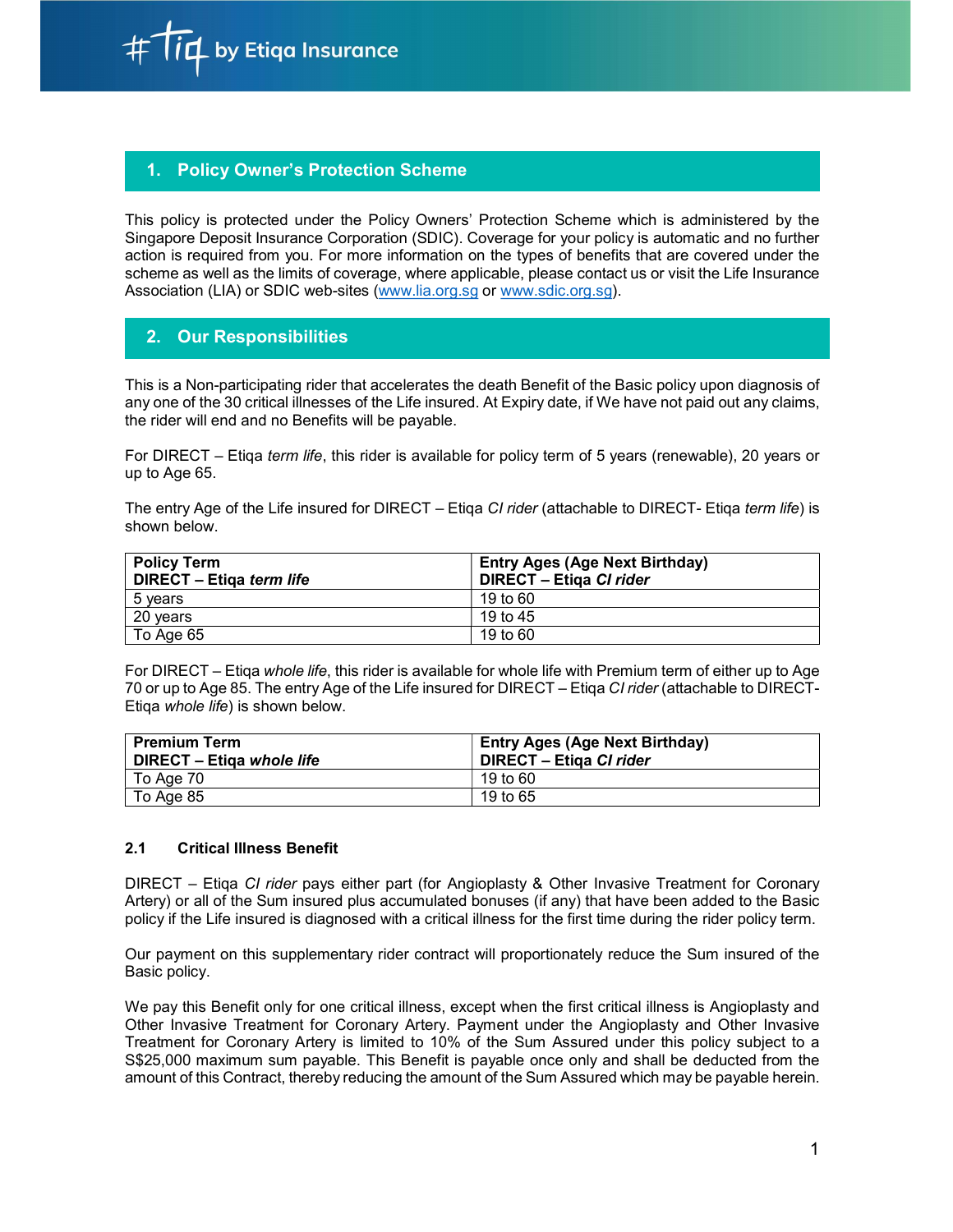

Once the total critical illness Benefit is paid, the Basic policy will automatically terminate.

The 30 Critical Illnesses are listed below:

| No              | List of Critical Illnesses Covered*                          |  |  |
|-----------------|--------------------------------------------------------------|--|--|
| 1               | Major Cancer                                                 |  |  |
| $\overline{2}$  | Heart Attack of Specified Severity                           |  |  |
| 3               | Stroke with Permanent Neurological Deficit                   |  |  |
| 4               | Coronary Artery By-Pass Surgery                              |  |  |
| 5               | End Stage Kidney Failure                                     |  |  |
| $\overline{6}$  | Irreversible Aplastic Anaemia                                |  |  |
| $\overline{7}$  | End Stage Lung Disease                                       |  |  |
| 8               | <b>End Stage Liver Failure</b>                               |  |  |
| 9               | Coma                                                         |  |  |
| 10              | Deafness (Irreversible Loss of Hearing)                      |  |  |
| 11              | Open Chest Heart Valve Surgery                               |  |  |
| 12              | <b>Irreversible Loss of Speech</b>                           |  |  |
| 13              | <b>Major Burns</b>                                           |  |  |
| 14              | Major Organ / Bone Marrow Transplantation                    |  |  |
| 15              | <b>Multiple Sclerosis</b>                                    |  |  |
| 16              | Muscular Dystrophy                                           |  |  |
| 17              | Idiopathic Parkinson's Disease                               |  |  |
| $\overline{18}$ | Open Chest Surgery to Aorta                                  |  |  |
| 19              | Alzheimer's Disease / Severe Dementia                        |  |  |
| 20              | <b>Fulminant Hepatitis</b>                                   |  |  |
| 21              | Motor Neurone Disease                                        |  |  |
| 22              | Primary Pulmonary Hypertension                               |  |  |
| 23              | HIV Due to Blood Transfusion and Occupationally Acquired HIV |  |  |
| 24              | Benign Brain Tumour                                          |  |  |
| 25              | Severe Encephalitis                                          |  |  |
| 26              | Severe Bacterial Meningitis                                  |  |  |
| 27              | Angioplasty & Other Invasive Treatment for Coronary Artery   |  |  |
| 28              | Blindness (Irreversible Loss of Sight)                       |  |  |
| 29              | Major Head Trauma                                            |  |  |
| 30              | Paralysis (Irreversible Loss of Use of Limbs)                |  |  |

\*The Life Insurance Association Singapore (LIA) has standard Definitions for 37 severe-stage Critical Illnesses (Version 2019). These Critical Illnesses fall under Version 2019. You may refer to www.lia.org.sg for the standard Definitions (Version 2019).

# 2.2 Guaranteed Renewability

If Your basic policy is a 5 years (renewable) DIRECT – Etiga *term life*, this rider will be renewed automatically together with the Basic policy from the renewal date for the same policy term and Sum insured, without giving Us proof of good health so long as all of the following conditions are met:

- a) this rider is in force on the Expiry date before the renewal;
- b) the Life insured has not reached Age 61 at the renewal date;
- c) there are no previously admitted or submitted claims on this rider; and
- d) the Life insured is insured for the same Sum insured or less.

If this rider is issued on non-standard terms, the same terms, conditions and exclusions shall continue to be applicable on the renewed term. The renewal Premium will be calculated based on the prevailing Premium rates at the attained Age of the Life insured and will stay level throughout the renewed term.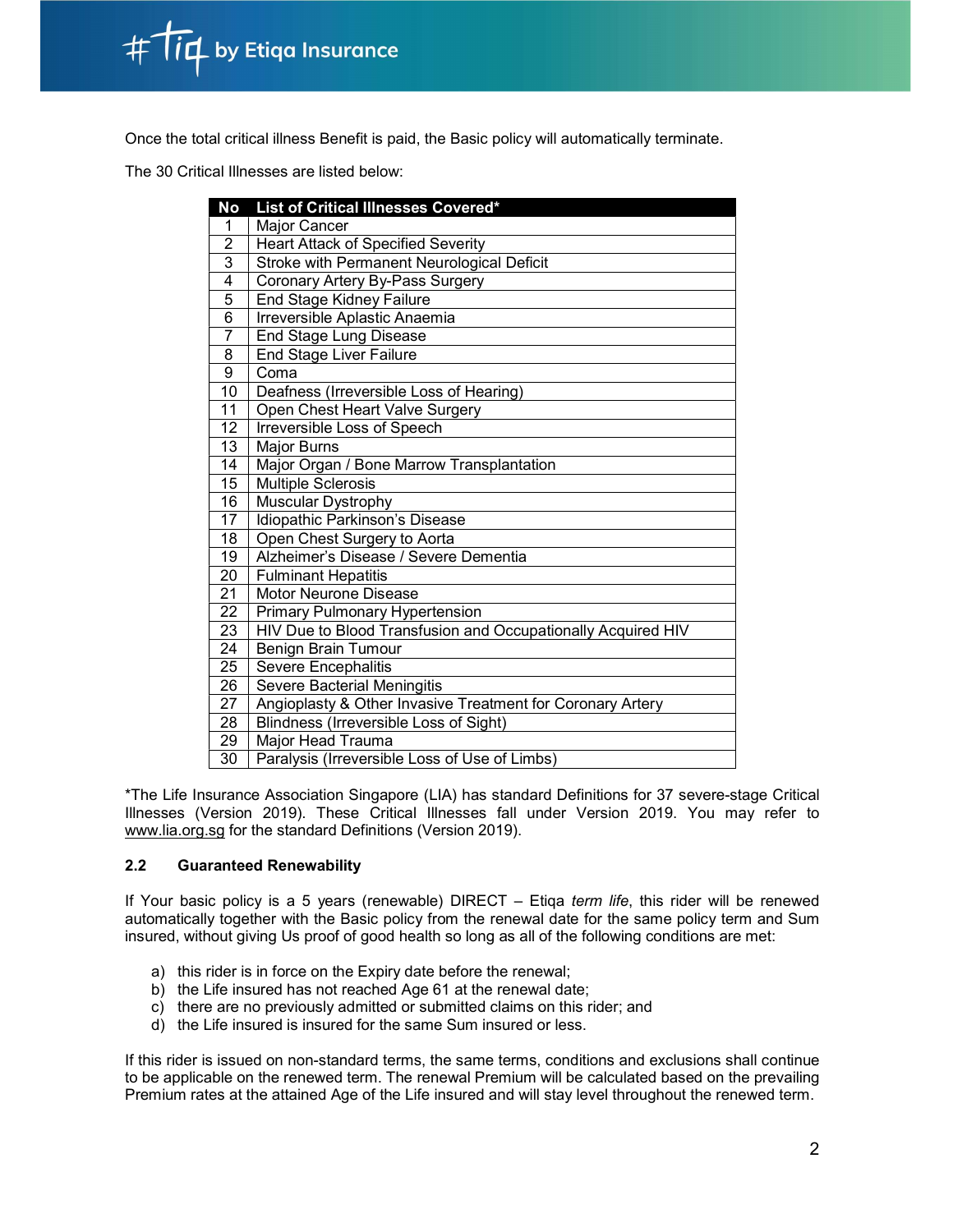

# 3. Your Responsibilities

# 3.1 Premium

The Premium that You pay for DIRECT – Etiqa CI rider is not guaranteed and may change depending on the claims experience. We will write to You to tell You the new Premiums at least thirty (30) days before We make any changes to Your Premium. Premium are payable during the Premium term and can be paid monthly, quarterly, half-yearly or yearly.

You will pay the first Premium at the time You apply for this rider. Thereafter, You will pay all future Premiums within thirty (30) days from the due date so as to continue the rider. If You fail to pay Premiums before the due date, We will pay the Premiums for You so that the rider can continue. We can only do so if the Basic policy has accumulated a Surrender value which is enough to pay for the Premiums. This is a loan (automatic Premium loan) from Us and We will charge You interest. Interest accrues on a daily basis. If there is insufficient Surrender value or no Surrender value in the Basic policy, this rider will end. We will deduct any outstanding Premium from any amount We may be due to pay under this rider.

# 3.2 Reinstatement

If Your rider ends due to not paying an outstanding amount due, You may reinstate Your rider within twelve (12) months from the rider lapsed date by:

- paying the outstanding amount You owe with interest and
- giving Us satisfactory proof of the Life insured's good health, at Your own expense.

Reinstatement will be at Our sole discretion and on Our approval.

# 4. What is Not Covered

#### 4.1 Critical Illness Benefit

There are certain conditions under which no Benefits will be payable. These conditions are stated as exclusions.

- 1. We do not pay the critical illness Benefit if the critical illness is directly or indirectly, wholly or partly caused by:
	- a) Intentional acts (sane or insane) such as self-inflicted injuries, suicide or attempted suicide within the first twelve (12) months from the Policy Issue date or the latest Reinstatement date, whichever is later;
	- b) Effects of drug or alcohol addiction;
	- c) Acquired Immune Deficiency Syndrome (AIDS), AIDS-related conditions or infection in the presence of Human Immunodeficiency Virus (HIV) except HIV due to blood transfusion and occupationally acquired HIV; or
	- d) Any Pre-existing condition.
- 2. The critical illness is diagnosed during the Waiting period. The Waiting period is ninety (90) days for Major Cancer, Coronary Artery By-pass Surgery, Heart Attack of Specified Severity, Angioplasty & Other Invasive Treatment For Coronary Artery from the Policy Issue date or the latest Reinstatement date, whichever is later.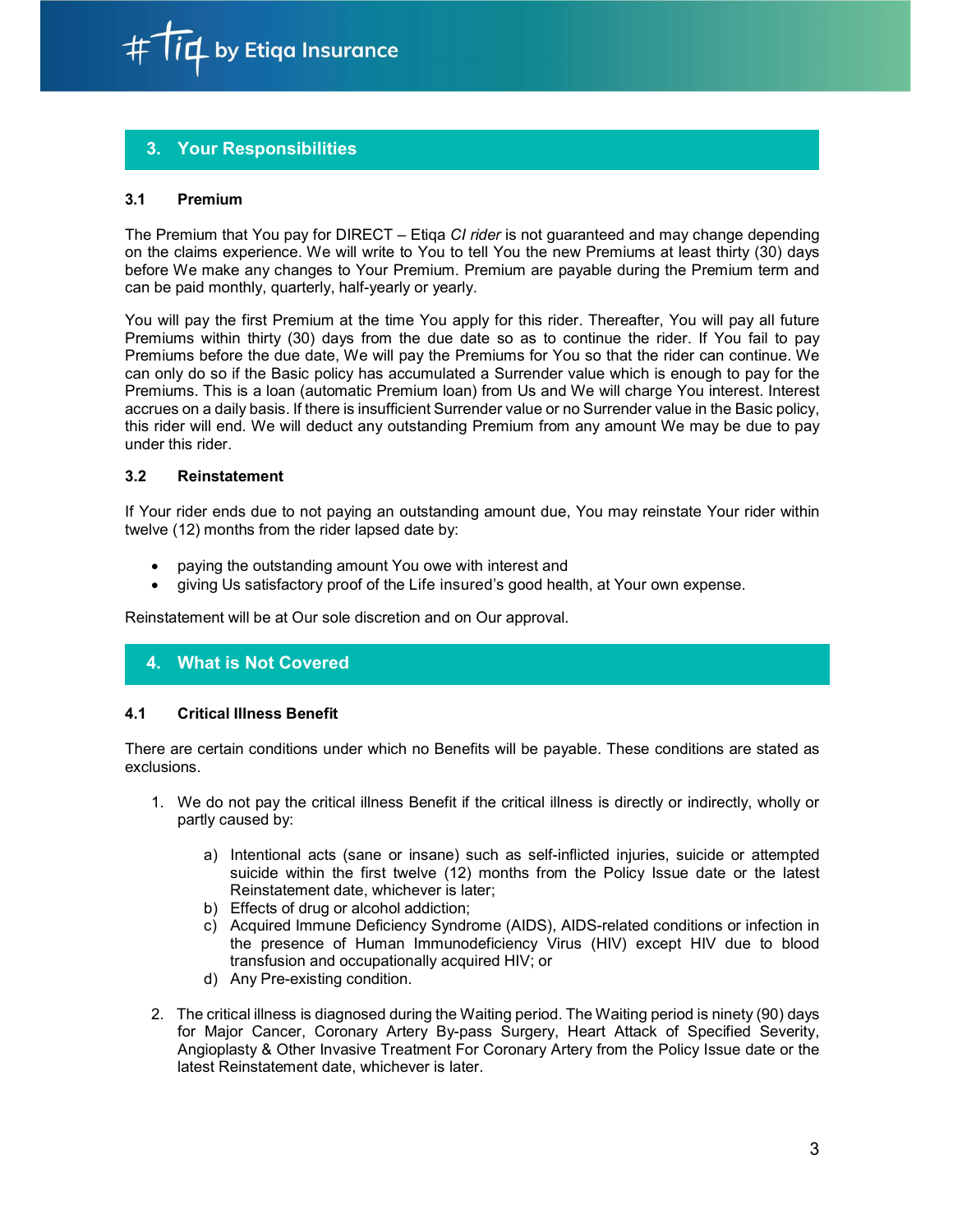$\boldsymbol{\mathsf{I}}$  by Etiqa Insurance

When there is condition(s) specific to the Life insured which We will not cover, We will state them on Our offer of conditional acceptance, the Policy Information Page and Endorsement. When any of the exclusion happens, We will return the total Premiums paid (less any amounts previously paid to You under this policy) without interest, less any amounts owing to Us.

# 5. Making Claims From The Policy

# 5.1 How to make a Claim

We must be informed in writing within three (3) months of the event giving rise to the claim. At the Proper claimant's own expense, he/she must give Us all documents and evidence We ask for to assess the claim. This may include re-examining the Life insured by a particular Doctor We appoint.

We reserve the rights to reject Your claim if the terms and conditions stated in this Provisions are not met.

# 5.2 Who do we pay Benefits to

If the policy has been assigned, the Benefit amount will be paid to the Assignee. If the policy has not been assigned, the Benefit amount will be paid to either You or Your executors, administrators, Nominees or any other Proper claimant if We have proof of the relationship of the person claiming the Benefit.

Before We pay any Benefit, We will deduct any amount You owe on this policy from the Benefit. By paying out the Benefit, it will end Our legal responsibility on this policy.

# 6. Our Rights

# 6.1 Incontestability

Claims will not be rejected and this policy will not be voided or have its terms revised after this policy has been in-force for two (2) years from the Policy commencement date or the latest Reinstatement date, whichever is later, except for:

- a) fraud;
- b) material non-disclosure and/or misrepresentation of a material fact that would have impacted acceptance of coverage;
- c) non-payment of Premium; or
- d) policy exclusions.

However, if the above mentioned event occurs, We reserve the rights to void the policy, revise the terms of the policy or reject any claims even after two (2) years have passed. We will refund all Premiums paid (less any amounts previously paid to You under this policy) without interest and less any amounts owing to Us as well as any expenses incurred by Us in providing You the policy.

#### 6.2 Correction of Mistakes and Errors

When We find any mistake or error made in this policy, We will make the correction and inform You by way of an Endorsement.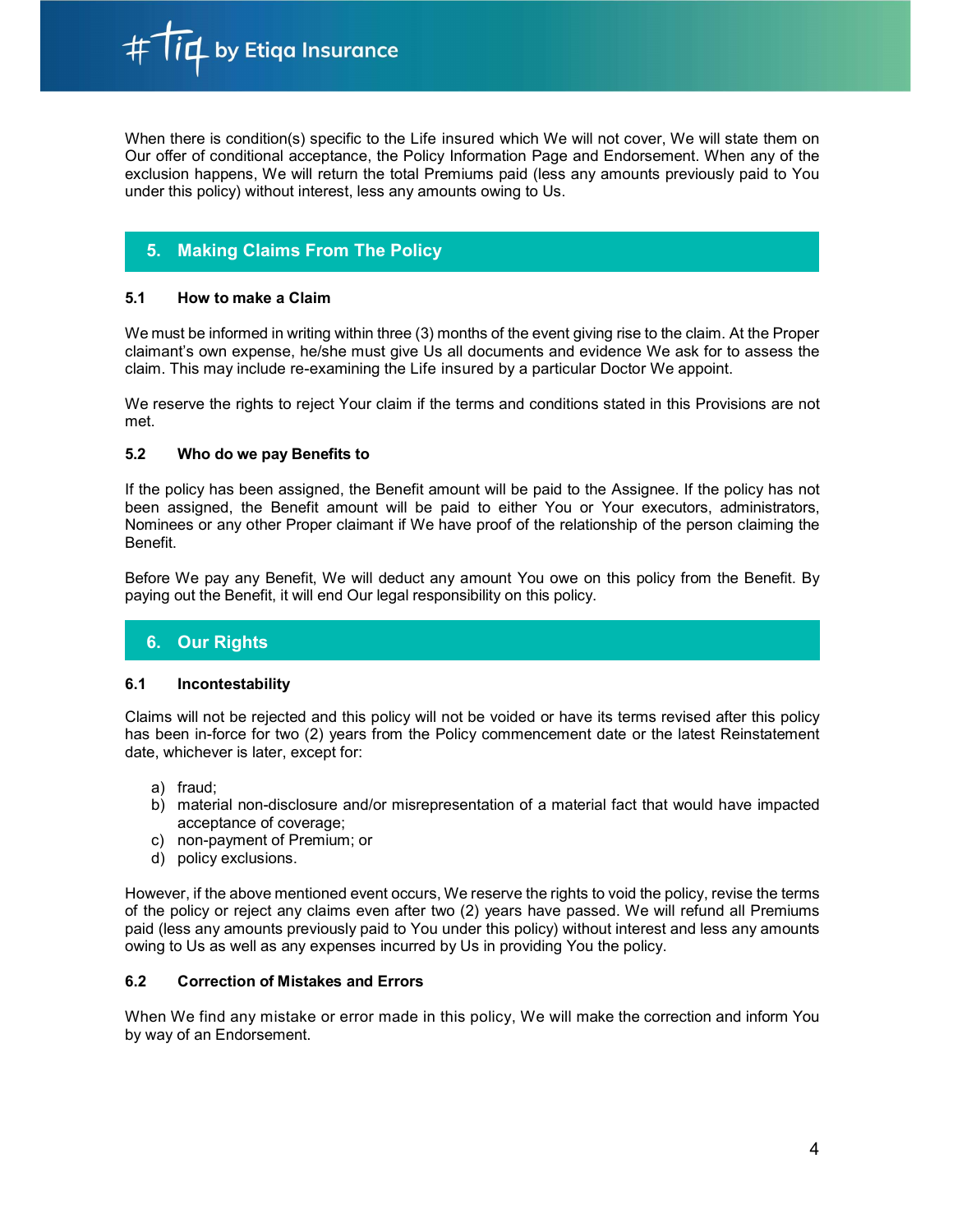id by Etiqa Insurance

# 6.3 Fraud and Misrepresentation

If You or Your executors, administrators, Nominees or any other Proper claimant obtains any sum payable under this policy through fraudulent means or devices, all Benefits paid under this policy shall be forfeited and must be immediately repaid. This policy will be terminated immediately and there will be no refund of Premiums. We shall have no liability in respect of such claims and shall be entitled to recover any payment made prior to the discovery of the fraud or misrepresentation.

# 6.4 Change of Address, Country of Residence or Citizenship

You must, as soon as practicable within three (3) months of the changes, notify Us in writing if there is a change in Your citizenship and / or usual country of residence. A change in the usual country of residence will be deemed to mean Your living or intending to live in another country other than Singapore in excess of twelve (12) consecutive calendar months.

You must also, as soon as practicable within three (3) months of the change, notify Us in writing if there is a change of address for the Life insured (if any).

We reserve the right and sole discretion to terminate or decline to renew the policy or continue cover on prevailing or varied terms and conditions.

# 6.5 No Cover

Notwithstanding anything to the contrary, this policy shall not cover or provide for the payment of claims or Benefits to specific persons or entities where the application of or compliance with certain laws and regulations including but not limited to trade sanctions, anti-terrorism or anti-money laundering (as may be applicable to Us, Our parent companies and/or Our ultimate controlling entities, Our reinsurers, their parent company and/or ultimate controlling entity) prohibit performance under the policy based on:

- the identity, domicile, residence, place of incorporation, establishment (whether incorporated or unincorporated), or citizenship, of You, or claimant or the parent company and ultimate controlling entity of You, or claimant; or
- the country where the claim arises.

Should any person or entity be found to have been erroneously enrolled under this policy, insurance coverage for such person or entity shall cease with immediate effect and any unearned Premiums paid in respect of such person or entity shall, subject to compliance with laws and regulations, be refunded without interest to You.

Should any claim for payment of any nature be found to have been made under this policy by a person or entity excluded by this provision, no such payment will be made.

# 6.6 Changes in Taxation, Regulations and Legislation

At any time when there are changes in taxation, regulations or legislation that will affect this policy, We may vary the terms of the policy accordingly. If We do so, We shall notify You by giving You thirty (30) days' notice prior to such change.

# 6.7 Errors in Age / Gender / Smoker Status / Country of Residence

If Your Age, gender, smoker status and/or country of residence is not correctly stated such that the Premium paid is wrong, We reserve the rights to adjust the Benefits. For underpayment of Premium, the claims will be pro-rated as if You have purchased a lower cover. For overpayment of Premium, We will refund the excess Premium paid without interest.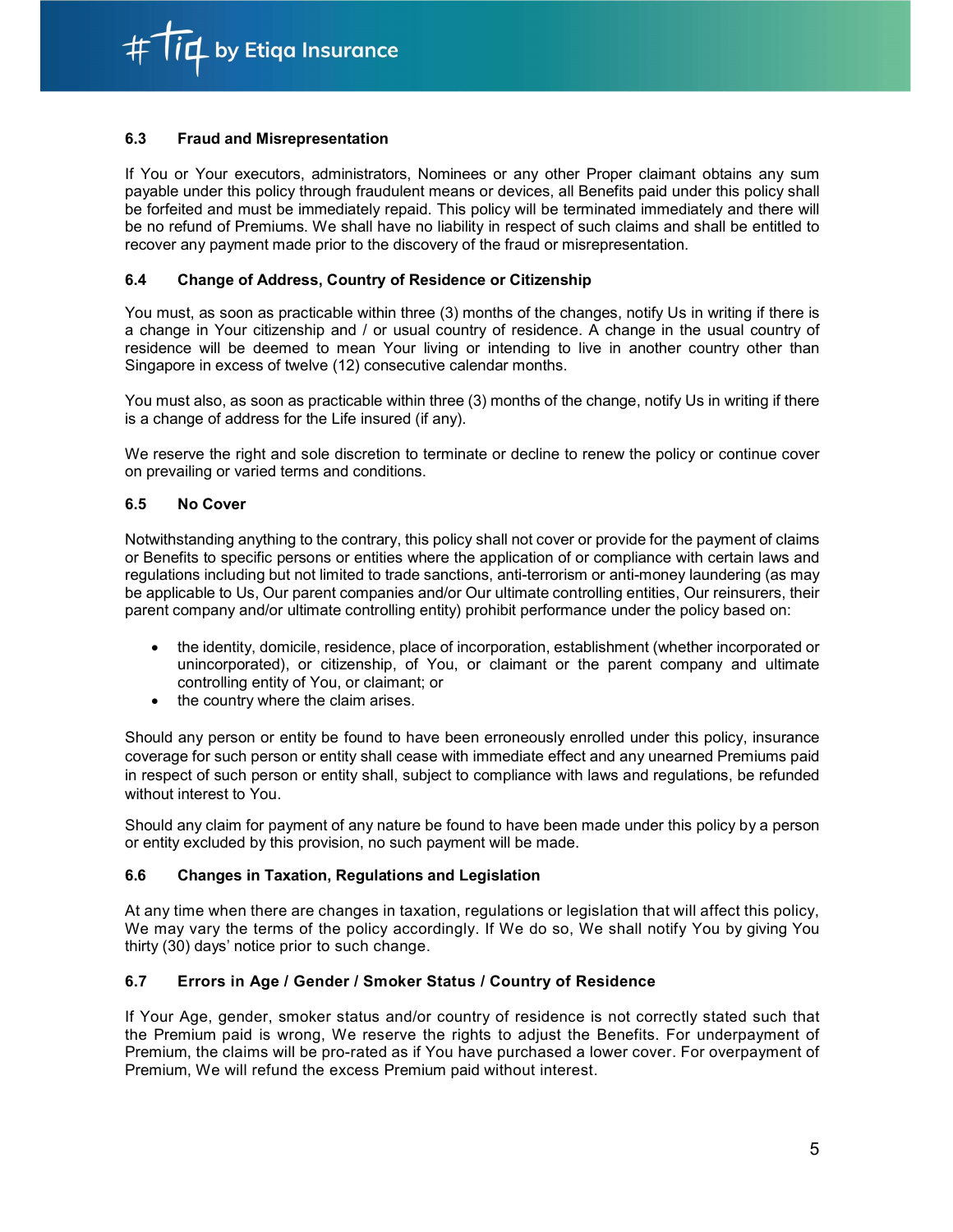Based on the correct Age, gender, smoker status and/or country of residence, if You are not eligible to apply for this policy, We will not pay any Benefits and the policy will be terminated. When this happens, We will refund all Premiums paid (less any amounts previously paid to You under this policy) without interest and less any amounts owing to Us as well as any expenses incurred by Us in providing You the policy.

# 7. Your Rights

# 7.1 Free Look

You may return this policy for cancellation within fourteen (14) days after You receive the policy document, for any reason. We will deduct any costs incurred by the Company in assessing the risk under the policy, such as payments for medical check-up and other expenses, from the Premium You paid and refund the balance to You.

If Your policy document is sent by email, We consider this policy is delivered to You one (1) day after the date of emailing. If Your policy document is sent by post, We consider this policy is delivered to You seven (7) days after the date of posting.

# 8. When Will Your Policy End

This supplementary rider contract ends when any of the following events happens:

- a) Termination of the Basic policy;
- b) Premium is not paid on time and there is insufficient Surrender value in the Basic policy (if applicable);
- c) We paid a claim on the critical illness Benefit except when the claim is on Angioplasty and Other Invasive Treatment for Coronary Artery;
- d) We paid out 100% of the Benefit amount for the covered events;
- e) Upon expiry of this rider;
- f) You choose not to renew Your rider at the end of the policy term (applicable for policy term of 5 years (renewable));
- g) Your written request and Our acceptance of the application to terminate this rider. If You write to Us to terminate Your rider, there will not be any prorated refund of Premium and Your rider will terminate from the Premium due date immediately following the date We accept Your written request for termination.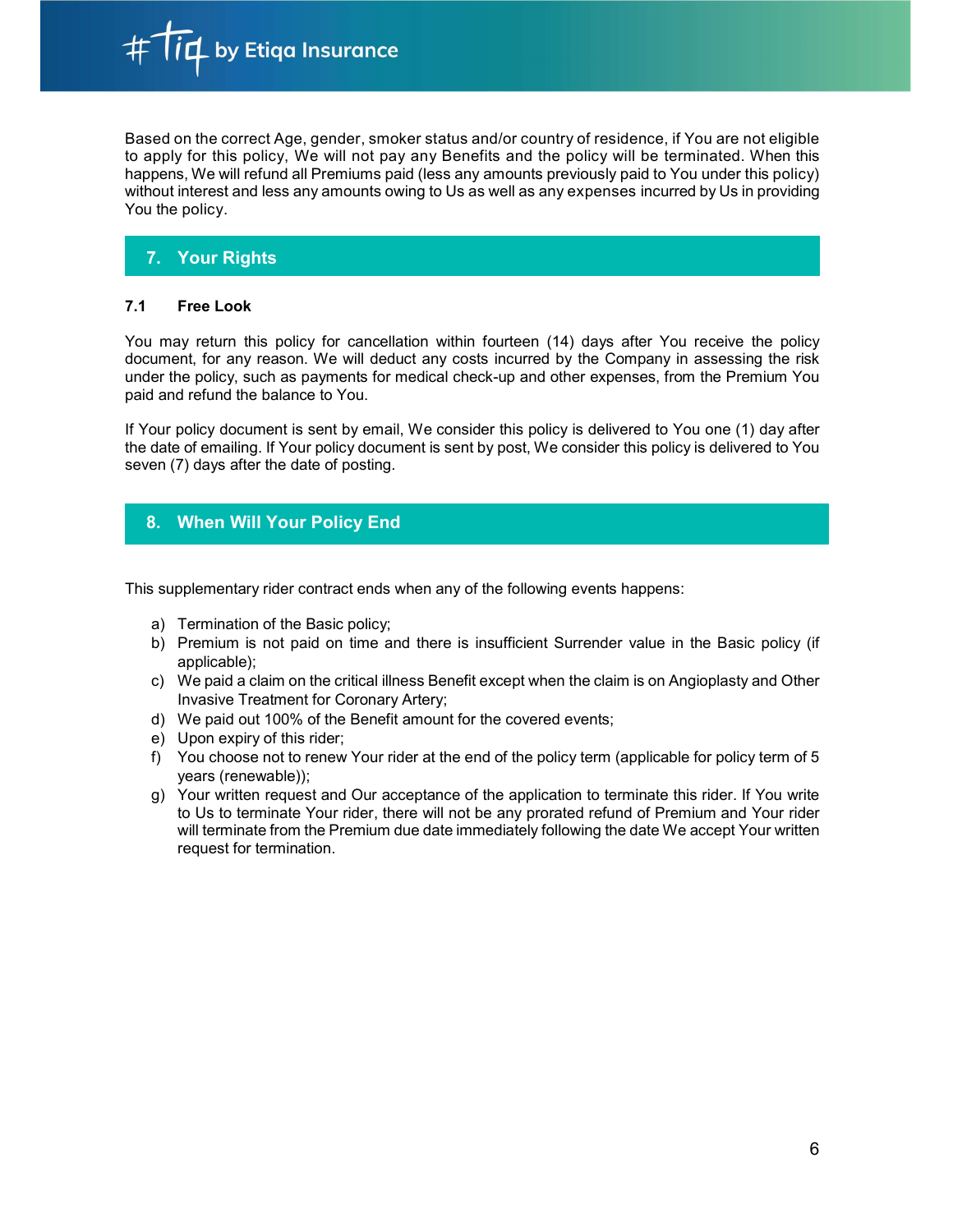

# 9. What Do We Mean With These Words

Age means the Age at next birthday.

Assignee means any person to whom You have transferred Your rights as the Policy Owner and the assignment is registered with Us.

Basic policy means the policy as it exists, including the supplementary terms and any Endorsement made to it, without any optional supplementary contract / rider.

Benefit(s) means any payments that We will pay and/or the amount of Premium that We will waive when certain events defined in this policy occur.

Doctor means a licensed person who is qualified by degree in western medicine to practice medicine. The license is given by the appropriate medical authority of his country of residence to practice medicine within his scope of licensing and training. This cannot be You, the Life insured, a family member or a relative.

Endorsement means any written change to the policy which is issued and properly authorised by Us.

Expiry date means the date the rider ends and where no Benefit is payable.

Life insured means the person whom We provide the cover for. The Life insured does not have any right to the policy, unless he/she is also the Policy owner.

Nominee(s) is a person that You have nominated (under the Insurance Act 1966 and Insurance (Nomination of Beneficiaries) Regulations 2009) to receive the policy monies payable under the policy upon Your death. The nomination must be registered with Us.

Non-participating means it does not share in any surplus or profits of the Company's fund.

Policy commencement date means the date the policy commences, as shown in the Policy Information Page.

Policy issue date means the date We issue the policy. This is shown in the Policy Information Page.

Policy owner is the person named as the owner in the Policy Information Page or any Endorsement issued by Us. The Policy owner has full rights on the policy, unless the policy has been transferred to another party.

**Policy year / Policy anniversary** is the 1-year period that starts on the Policy commencement date or any subsequent anniversary of the Policy commencement date.

Premium(s) is the amount of money that You pay to Us to keep this policy in force.

Pre-existing condition means the existence of any signs or symptoms before the Policy commencement date or Reinstatement date for which treatment, medication, consultation, advice, or diagnosis has been sought or received by the Life insured or would have caused any reasonable and sensible person to get medical advice or treatment.

Proper claimant(s) has the meaning in the Insurance Act 1966. It means a person who claims to be entitled to the sums in question as executor of the deceased, or who claims to be entitled to that sum (whether for his own Benefit or not) and is the widower, widow, parent, child, brother, sister, nephew or niece of the deceased.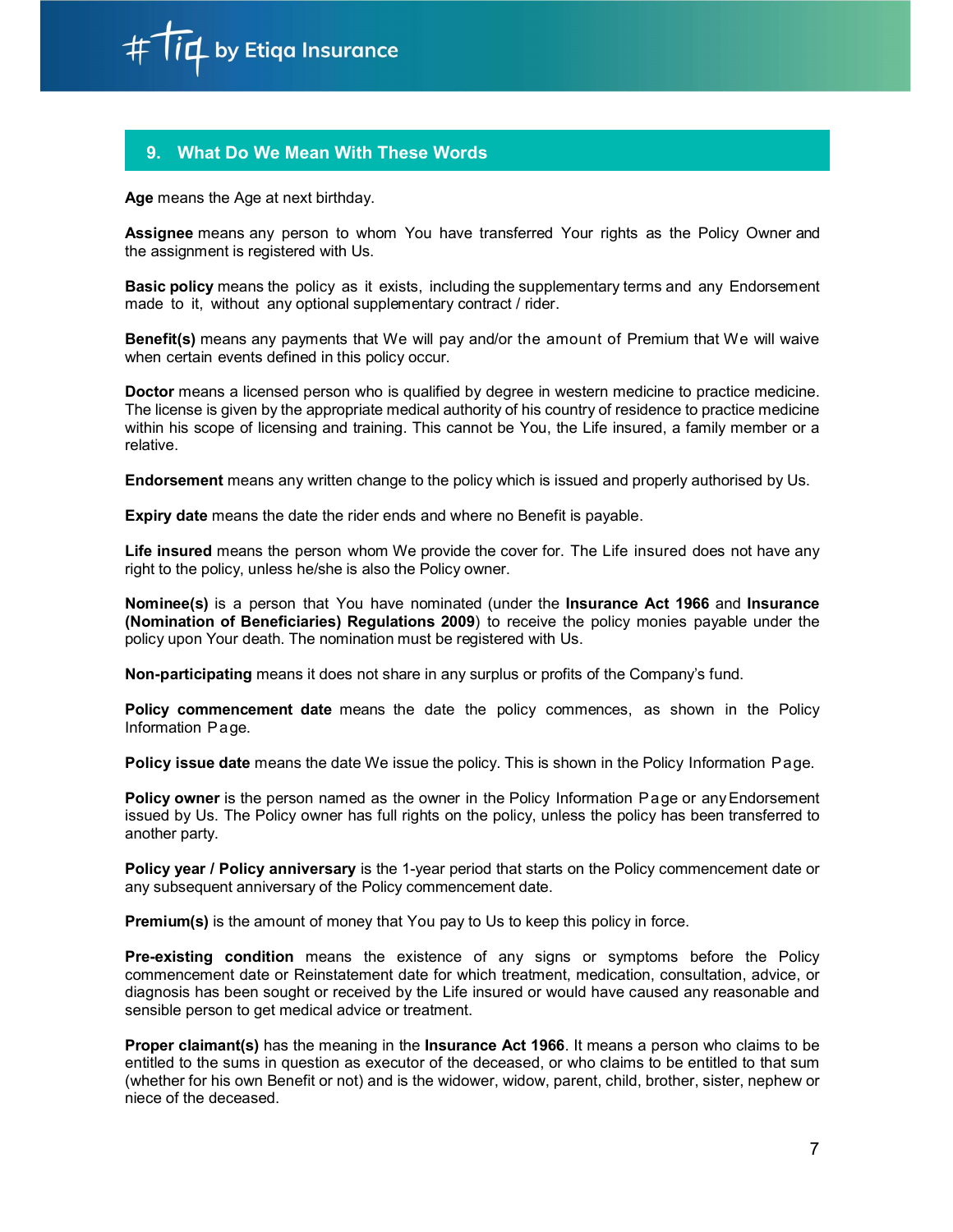

**Proposal form** means the form You signed to buy this policy from Us. It includes anything written, said (and recorded) and/or any document given to Us which has information for Us to rely on before We decide to issue this policy.

Reinstatement date is the date We reinstate Your policy back to inforce.

Sum insured is the amount of insurance coverage provided by the Basic policy.

Surrender value means the monetary value the Basic policy has accumulated over the lifetime of the policy, minus any outstanding amount that You owe Us.

Waiting period is the time period during which We do not pay the benefit. This period begins from the:

- a) Policy issue date;
- b) Policy commencement date;
- c) date of increase/addition of any Benefits; or
- d) Reinstatement date

whichever is the latest.

We, Our, Us, the Company means Etiqa Insurance Pte. Ltd. (Co. Reg. No. 201331905K)

You, Your means the Policy owner.

# 10. List of Critical Illnesses

Critical illness means any one of the following:

# 1. Major Cancer

A malignant tumour positively diagnosed with histological confirmation and characterised by the uncontrolled growth of malignant cells with invasion and destruction of normal tissue.

The term Major Cancer includes, but is not limited to, leukemia, lymphoma and sarcoma.

Major Cancer diagnosed on the basis of finding tumour cells and/or tumour-associated molecules in blood, saliva, faeces, urine or any other bodily fluid in the absence of further definitive and clinically verifiable evidence does not meet the above definition.

For the above definition, the following are excluded:

- All tumours which are histologically classified as any of the following: Pre-malignant; Non-invasive; Carcinoma-in-situ (Tis) or Ta; Having borderline malignancy; Having any degree of malignant potential; Having suspicious malignancy; Neoplasm of uncertain or unknown behaviour; or All grades of dysplasia, squamous intraepithelial lesions (HSIL and LSIL) and intra epithelial neoplasia; Any non-melanoma skin carcinoma, skin confined primary cutaneous lymphoma and
- dermatofibrosarcoma protuberans unless there is evidence of metastases to lymph nodes or beyond;
- Malignant melanoma that has not caused invasion beyond the epidermis;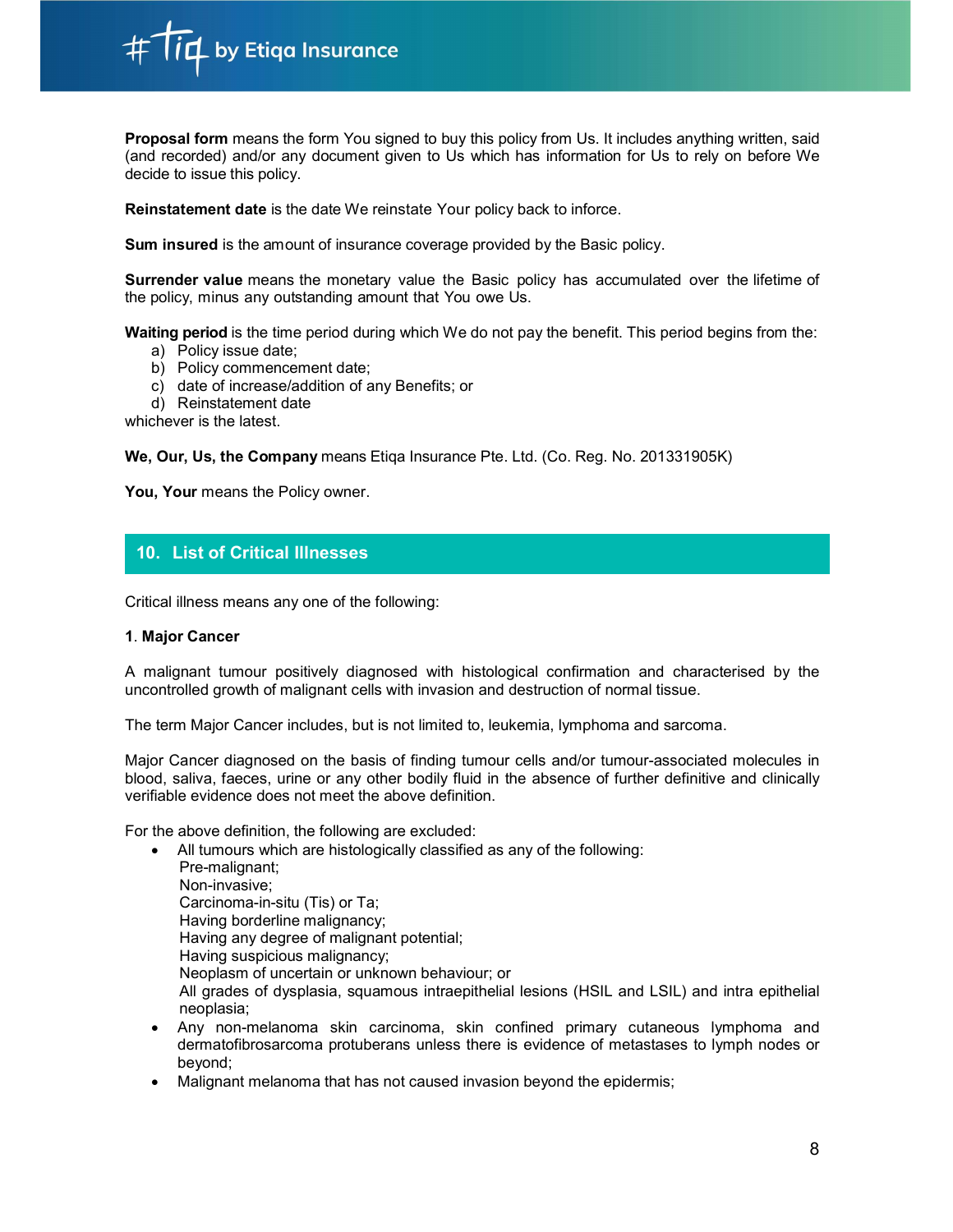$\overline{\mathfrak{l}}\mathfrak{L}$  by Etiqa Insurance

- All Prostate cancers histologically described as T1N0M0 (TNM Classification) or below; or Prostate cancers of another equivalent or lesser classification;
- All Thyroid cancers histologically classified as T1N0M0 (TNM Classification) or below;
- All Neuroendocrine tumours histologically classified as T1N0M0 (TNM Classification) or below;
- All tumours of the Urinary Bladder histologically classified as T1N0M0 (TNM Classification) or below;
- All Gastro-Intestinal Stromal tumours histologically classified as Stage I or IA according to the latest edition of the AJCC Cancer Staging Manual, or below;
- Chronic Lymphocytic Leukaemia less than RAI Stage 3;
- All bone marrow malignancies which do not require recurrent blood transfusions, chemotherapy, targeted cancer therapies, bone marrow transplant, haematopoietic stem cell transplant or other major interventionist treatment; and
- All tumours in the presence of HIV infection.

# 2. Heart Attack of Specified Severity

Death of heart muscle due to ischaemia, that is evident by at least three of the following criteria proving the occurrence of a new heart attack:

- History of typical chest pain;
- New characteristic electrocardiographic changes; with the development of any of the following: ST elevation or depression, T wave inversion, pathological Q waves or left bundle branch block;
- Elevation of the cardiac biomarkers, inclusive of CKMB above the generally accepted normal laboratory levels or Cardiac Troponin T or I at 0.5ng/ml and above;
- Imaging evidence of new loss of viable myocardium or new regional wall motion abnormality. The imaging must be done by Cardiologist specified by the Company.

For the above definition, the following are excluded:

- Angina;
- Heart attack of indeterminate age; and
- A rise in cardiac biomarkers or Troponin T or I following an intra-arterial cardiac procedure including, but not limited to, coronary angiography and coronary angioplasty.

Explanatory note:  $0.5$ ng/ml =  $0.5$ ug/L =  $500$ pg/ml

# 3 Stroke with Permanent Neurological Deficit

A cerebrovascular incident including infarction of brain tissue, cerebral and subarachnoid haemorrhage, intracerebral embolism and cerebral thrombosis resulting in permanent neurological deficit. This diagnosis must be supported by all of the following conditions:

- Evidence of permanent clinical neurological deficit confirmed by a neurologist at least 6 weeks after the event; and
- Findings on Magnetic Resonance Imaging, Computerised Tomography, or other reliable imaging techniques consistent with the diagnosis of a new stroke.

The following are excluded:

- Transient Ischaemic Attacks;
- Brain damage due to an accident or injury, infection, vasculitis, and inflammatory disease;
- Vascular disease affecting the eye or optic nerve;
- Ischaemic disorders of the vestibular system; and
- Secondary haemorrhage within a pre-existing cerebral lesion.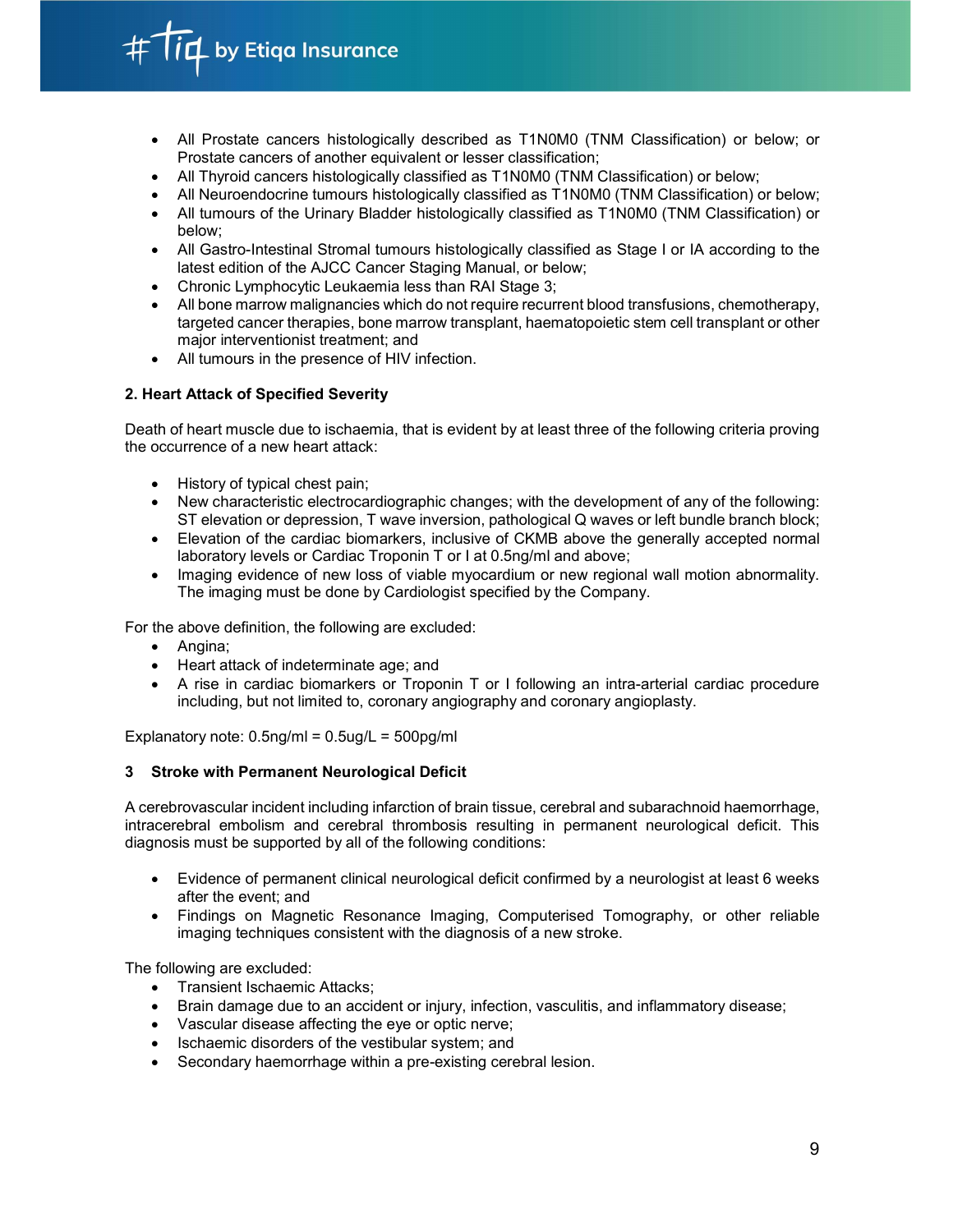$\overline{\mathfrak{l}}\mathfrak{L}$  by Etiqa Insurance

# 4 Coronary Artery By-pass Surgery

The actual undergoing of open-chest surgery or Minimally Invasive Direct Coronary Artery Bypass surgery to correct the narrowing or blockage of one or more coronary arteries with bypass grafts. This diagnosis must be supported by angiographic evidence of significant coronary artery obstruction and the procedure must be considered medically necessary by a consultant cardiologist.

Angioplasty and all other intra-arterial, catheter-based techniques, 'keyhole' or laser procedures are excluded.

#### 5 End Stage Kidney Failure

Chronic irreversible failure of both kidneys requiring either permanent renal dialysis or kidney transplantation.

#### 6 Irreversible Aplastic Anaemia

Chronic persistent and irreversible bone marrow failure, confirmed by biopsy, which results in anaemia, neutropenia and thrombocytopenia requiring treatment with at least one of the following:

- Blood product transfusion;
- Bone marrow stimulating agents;
- Immunosuppressive agents; or
- Bone marrow or haematopoietic stem cell transplantation.

The diagnosis must be confirmed by a haematologist.

### 7 End Stage Lung Disease

End stage lung disease, causing chronic respiratory failure. This diagnosis must be supported by evidence of all of the following:

- $\bullet$  FEV<sub>1</sub> test results which are consistently less than 1 litre;
- Permanent supplementary oxygen therapy for hypoxemia;
- Arterial blood gas analyses with partial oxygen pressures of 55mmHg or less (PaO<sub>2</sub>  $\leq$  55mmHg); and
- Dyspnea at rest.

The diagnosis must be confirmed by a respiratory physician.

#### 8 End Stage Liver Failure

End stage liver failure as evidenced by all of the following:

- Permanent jaundice;
- Ascites; and
- Hepatic encephalopathy.

Liver disease secondary to alcohol or drug abuse is excluded.

#### 9 Coma

A coma that persists for at least 96 hours. This diagnosis must be supported by evidence of all of the following: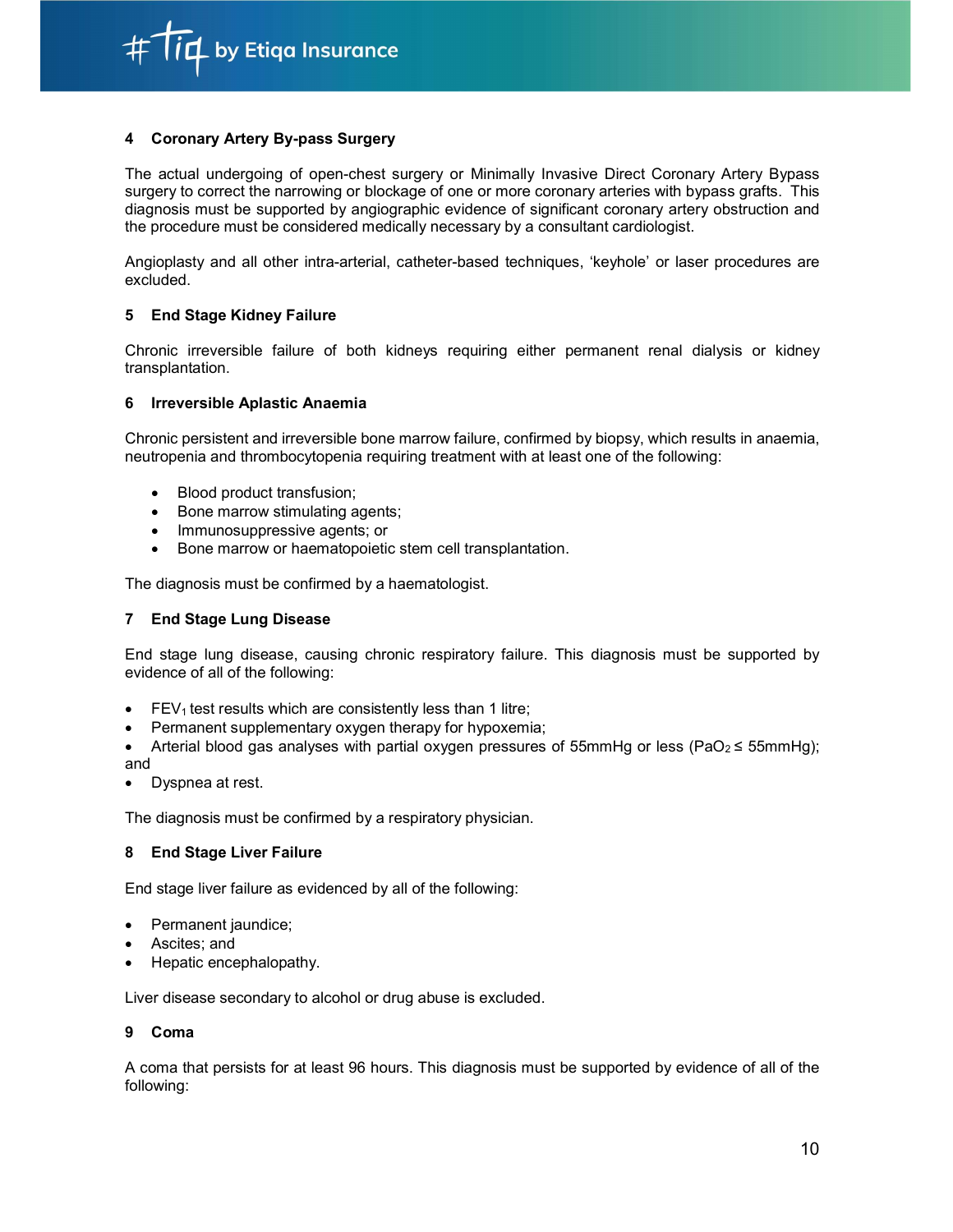

- No response to external stimuli for at least 96 hours;
- Life support measures are necessary to sustain life; and
- Brain damage resulting in permanent neurological deficit which must be assessed at least 30 days after the onset of the coma.

For the above definition, medically induced coma and coma resulting directly from alcohol or drug abuse are excluded.

### 10 Deafness (Irreversible Loss of Hearing)

Total and irreversible loss of hearing in both ears as a result of illness or accident. This diagnosis must be supported by audiometric and sound-threshold tests provided and certified by an Ear, Nose, Throat (ENT) specialist.

Total means "the loss of at least 80 decibels in all frequencies of hearing".

Irreversible means "cannot be reasonably restored to at least 40 decibels by medical treatment, hearing aid and/or surgical procedures consistent with the current standard of the medical services available in Singapore after a period of 6 months from the date of intervention."

#### 11 Open Chest Heart Valve Surgery

The actual undergoing of open-heart surgery to replace or repair heart valve abnormalities. The diagnosis of heart valve abnormality must be supported by cardiac catheterization or echocardiogram and the procedure must be considered medically necessary by a consultant cardiologist.

#### 12 Irreversible Loss of Speech

Total and irreversible loss of the ability to speak as a result of injury or disease to the vocal cords. The inability to speak must be established for a continuous period of 12 months. This diagnosis must be supported by medical evidence furnished by an Ear, Nose, Throat (ENT) specialist.

All psychiatric related causes are excluded.

# 13 Major Burns

Third degree (full thickness of the skin) burns covering at least 20% of the surface of the Life Assured's body.

#### 14 Major Organ / Bone Marrow Transplantation

The receipt of a transplant of:

- Human bone marrow using haematopoietic stem cells preceded by total bone marrow ablation; or
- One of the following human organs: heart, lung, liver, kidney, pancreas, that resulted from irreversible end stage failure of the relevant organ.

Other stem cell transplants are excluded.

#### 15 Multiple Sclerosis

The definite diagnosis of Multiple Sclerosis, and must be supported by all of the following:

Investigations which unequivocally confirm the diagnosis to be Multiple Sclerosis; and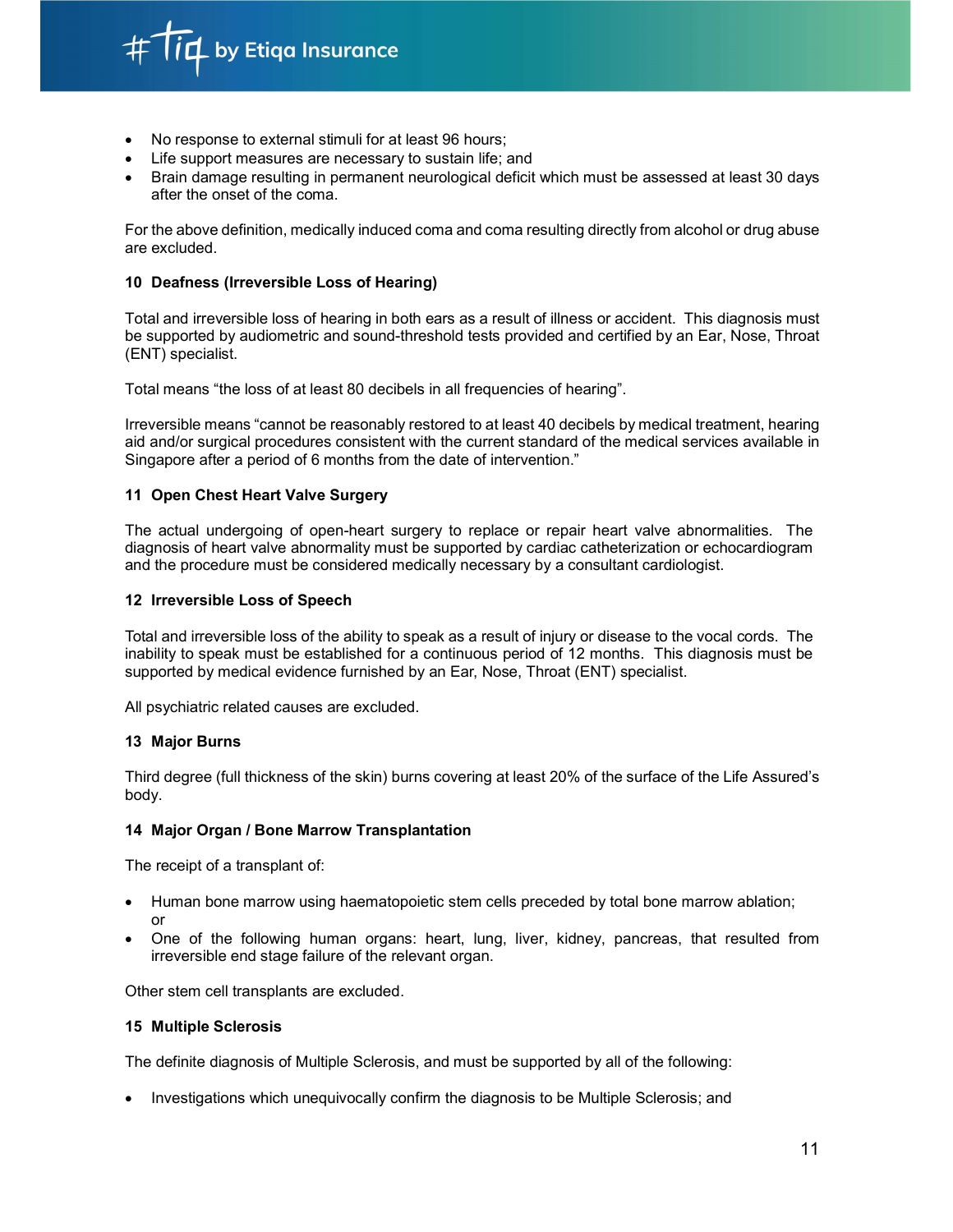Multiple neurological deficits which occurred over a continuous period of at least 6 months.

Other causes of neurological damage such as SLE and HIV are excluded.

### 16 Muscular Dystrophy

The unequivocal diagnosis of muscular dystrophy must be made by a consultant neurologist. The condition must result in the inability of the Life Assured to perform (whether aided or unaided) at least 3 of the 6 "Activities of Daily Living" for a continuous period of at least 6 months.

 For the purpose of this definition, "aided" shall mean with the aid of special equipment, device and/or apparatus and not pertaining to human aid.

#### 17 Idiopathic Parkinson's Disease

The unequivocal diagnosis of idiopathic Parkinson's Disease by a consultant neurologist. This diagnosis must be supported by all of the following conditions:

- The disease cannot be controlled with medication; and
- Inability of the Life Assured to perform (whether aided or unaided) at least 3 of the 6 "Activities of Daily Living" for a continuous period of at least 6 months.

For the purpose of this definition, "aided" shall mean with the aid of special equipment, device and/or apparatus and not pertaining to human aid.

#### 18 Open Chest Surgery to Aorta

The actual undergoing of major surgery to repair or correct an aneurysm, narrowing, obstruction or dissection of the aorta through surgical opening of the chest or abdomen. For the purpose of this definition, aorta shall mean the thoracic and abdominal aorta but not its branches.

Surgery performed using only minimally invasive or intra-arterial techniques are excluded.

#### 19 Alzheimer's Disease / Severe Dementia

Deterioration or loss of cognitive function as confirmed by clinical evaluation and imaging tests, arising from Alzheimer's disease or irreversible organic disorders, resulting in significant reduction in mental and social functioning requiring the continuous supervision of the life assured. This diagnosis must be supported by the clinical confirmation of an appropriate consultant and supported by the Company's appointed doctor.

The following are excluded:

- Non-organic diseases such as neurosis and psychiatric illnesses; and
- Alcohol related brain damage.

#### 20 Fulminant Hepatitis

A submassive to massive necrosis of the liver by the Hepatitis virus, leading precipitously to liver failure. This diagnosis must be supported by all of the following:

- Rapid decreasing of liver size as confirmed by abdominal ultrasound;
- Necrosis involving entire lobules, leaving only a collapsed reticular framework;
- Rapid deterioration of liver function tests;
- Deepening jaundice; and
- Hepatic encephalopathy.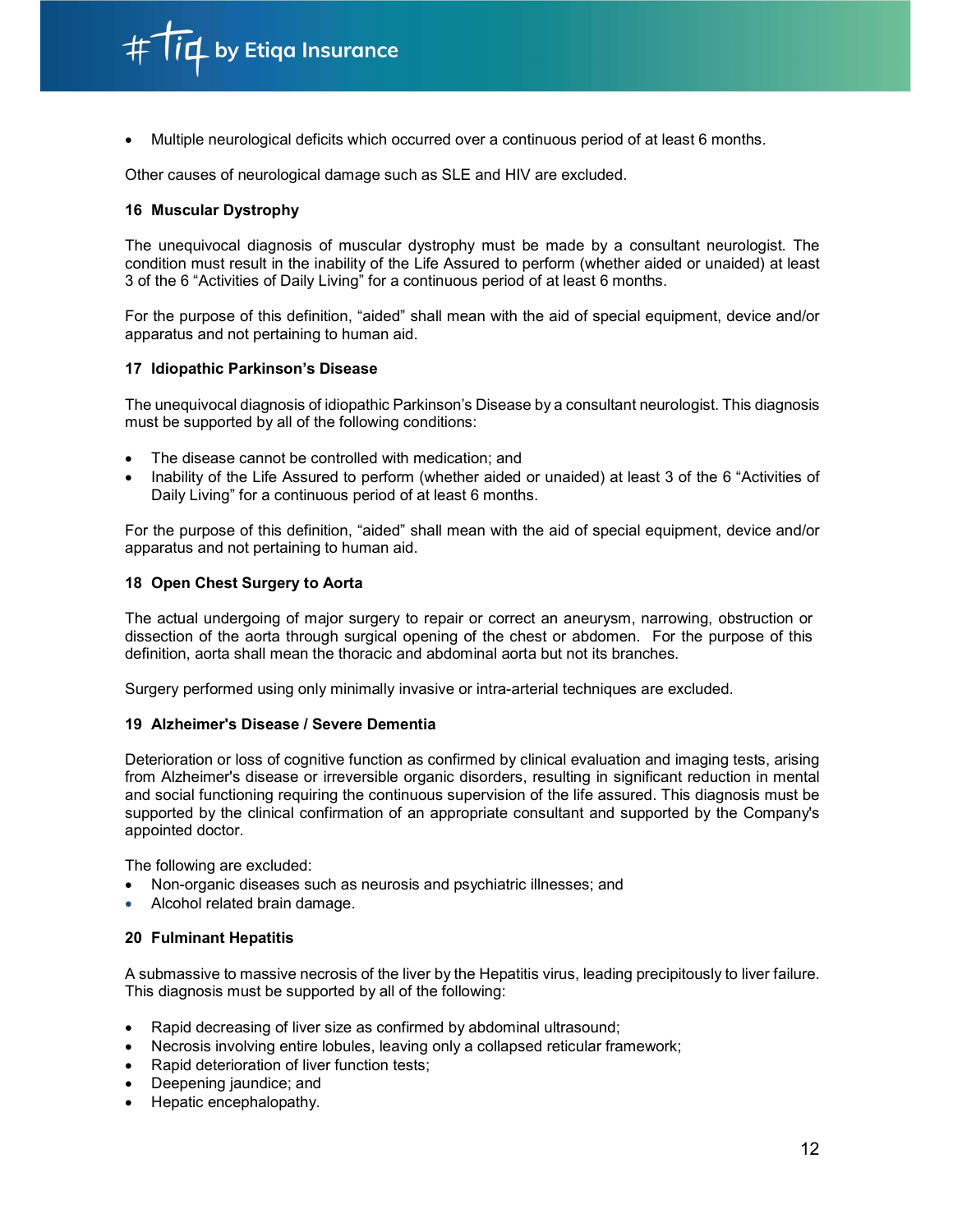

# 21 Motor Neurone Disease

Motor neurone disease characterised by progressive degeneration of corticospinal tracts and anterior horn cells or bulbar efferent neurones which include spinal muscular atrophy, progressive bulbar palsy, amyotrophic lateral sclerosis and primary lateral sclerosis. This diagnosis must be confirmed by a neurologist as progressive and resulting in permanent neurological deficit.

### 22 Primary Pulmonary Hypertension

Primary Pulmonary Hypertension with substantial right ventricular enlargement confirmed by investigations including cardiac catheterisation, resulting in permanent physical impairment of at least Class IV of the New York Heart Association (NYHA) Classification of Cardiac Impairment.

The NYHA Classification of Cardiac Impairment:

- Class I: No limitation of physical activity. Ordinary physical activity does not cause undue fatigue, dyspnea, or anginal pain.
- Class II: Slight limitation of physical activity. Ordinary physical activity results in symptoms.
- Class Marked limitation of physical activity. Comfortable at rest, but less than III: ordinary activity causes symptoms.

Class Unable to engage in any physical activity without discomfort. Symptoms may

IV: be present even at rest.

# 23 HIV Due to Blood Transfusion and Occupationally Acquired HIV

- A. Infection with the Human Immunodeficiency Virus (HIV) through a blood transfusion, provided that all of the following conditions are met:
- The blood transfusion was medically necessary or given as part of a medical treatment;
- The blood transfusion was received in Singapore after the Issue Date, Date of endorsement or Date of reinstatement of this Supplementary Contract, whichever is the later; and
- The source of the infection is established to be from the Institution that provided the blood transfusion and the Institution is able to trace the origin of the HIV tainted blood.
- B. Infection with the Human Immunodeficiency Virus (HIV) which resulted from an accident occurring after the Issue Date, date of endorsement or date of reinstatement of this Supplementary Contract, whichever is the later whilst the Insured was carrying out the normal professional duties of his or her occupation in Singapore, provided that all of the following are proven to the Company's satisfaction:
- Proof that the accident involved a definite source of the HIV infected fluids;
- Proof of sero-conversion from HIV negative to HIV positive occurring during the 180 days after the documented accident. This proof must include a negative HIV antibody test conducted within 5 days of the accident; and
- HIV infection resulting from any other means including sexual activity and the use of intravenous drugs is excluded.

 This benefit is only payable when the occupation of the insured is a medical practitioner, housemen, medical student, state registered nurse, medical laboratory technician, dentist (surgeon and nurse) or paramedical worker, working in medical centre or clinic (in Singapore).

This benefit will not apply under either section A or B where a cure has become available prior to the infection. "Cure" means any treatment that renders the HIV inactive or non-infectious.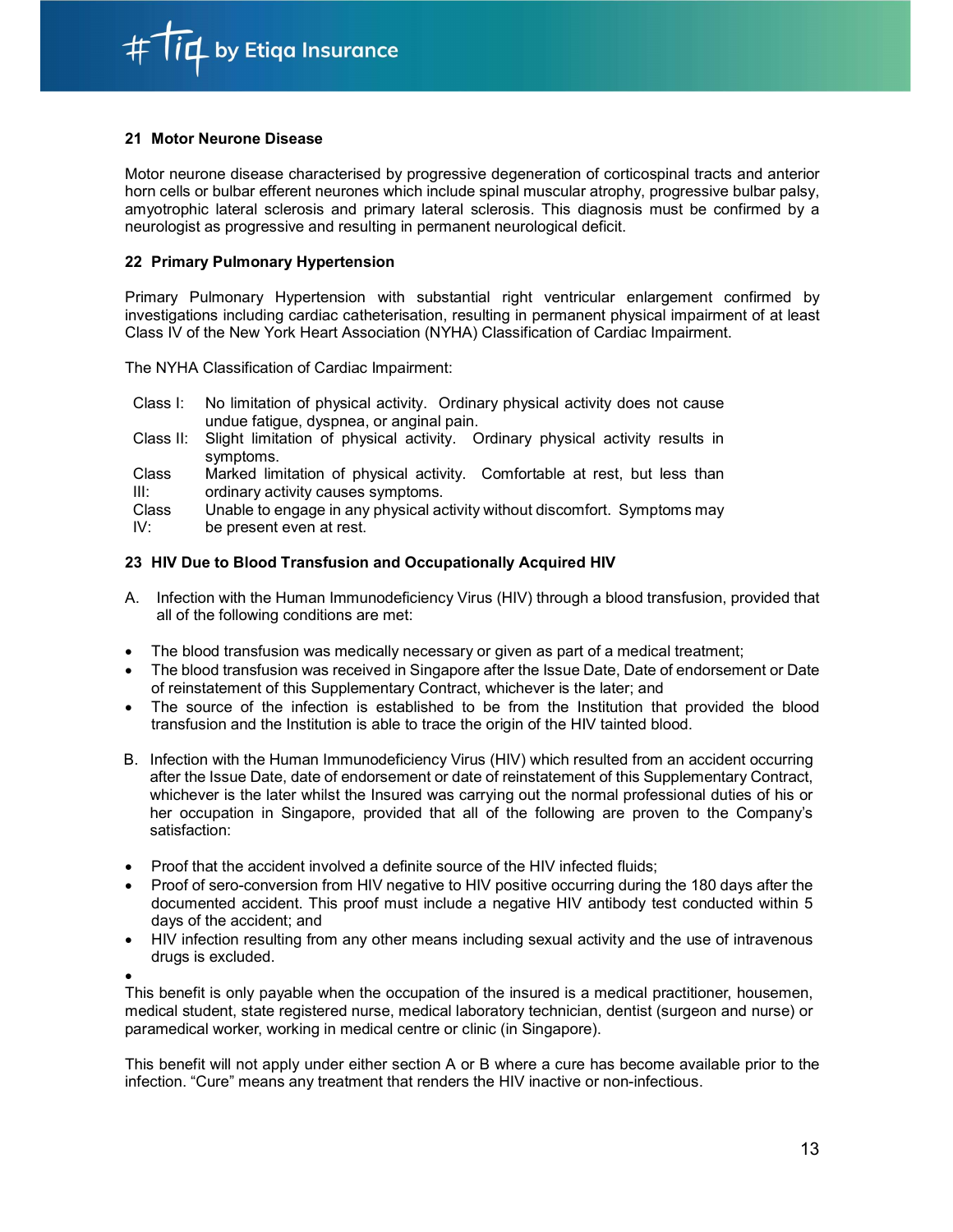

# 24 Benign Brain Tumor

Benign brain tumour means a non-malignant tumour located in the cranial vault and limited to the brain, meninges or cranial nerves where all of the following conditions are met:

- It has undergone surgical removal or, if inoperable, has caused a permanent neurological deficit; and
- Its presence must be confirmed by a neurologist or neurosurgeon and supported by findings on Magnetic Resonance Imaging, Computerised Tomography, or other reliable imaging techniques.

The following are excluded:

- Cysts;
- Abscess;
- Angioma;
- Granulomas;
- Vascular Malformations;
- Haematomas; and
- Tumours of the pituitary gland, spinal cord and skull base.

#### 25 Severe Encephalitis

Severe inflammation of brain substance (cerebral hemisphere, brainstem or cerebellum) and resulting in permanent neurological deficit which must be documented for at least 6 weeks. This diagnosis must be certified by a consultant neurologist, and supported by any confirmatory diagnostic tests.

Encephalitis caused by HIV infection is excluded.

#### 26 Severe Bacterial Meningitis

Bacterial infection resulting in severe inflammation of the membranes of the brain or spinal cord resulting in significant, irreversible and permanent neurological deficit. The neurological deficit must persist for at least 6 weeks. This diagnosis must be confirmed by:

- The presence of bacterial infection in cerebrospinal fluid by lumbar puncture; and
- A consultant neurologist.

Bacterial Meningitis in the presence of HIV infection is excluded.

# 27 Angioplasty & Other Invasive Treatment for Coronary Artery

The actual undergoing of balloon angioplasty or similar intra-arterial catheter procedure to correct a narrowing of minimum 60% stenosis, of one or more major coronary arteries as shown by angiographic evidence. The revascularisation must be considered medically necessary by a consultant cardiologist.

 Coronary arteries herein refer to left main stem, left anterior descending, circumflex and right coronary artery.

Payment under this condition is limited to 10% of the Sum insured under this policy subject to a S\$25,000 maximum sum payable. This benefit is payable once only and shall be deducted from the amount of this Contract, thereby reducing the amount of the Sum insured which may be payable herein.

Diagnostic angiography is excluded.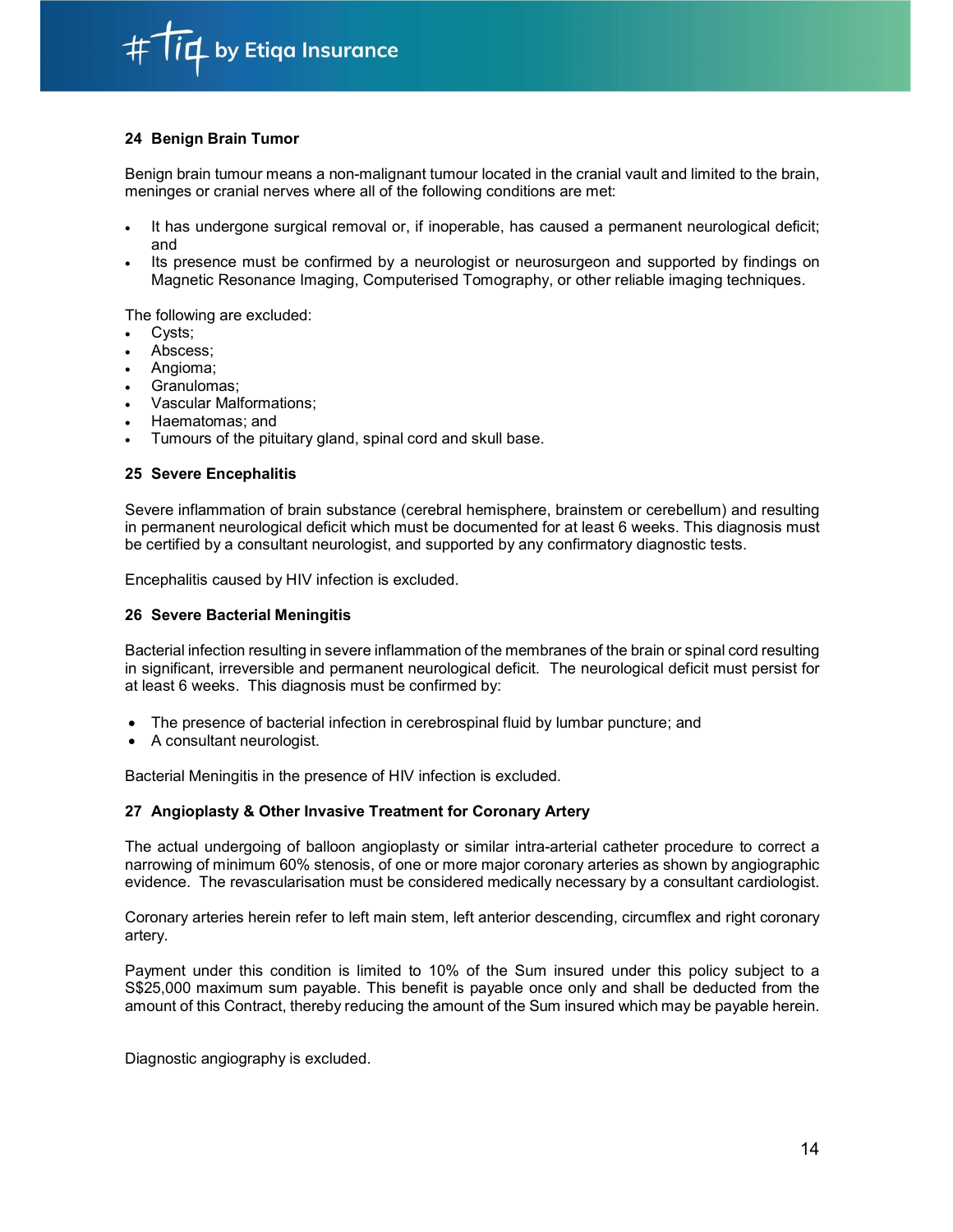$\overline{\mathfrak{l}}$  by Etiqa Insurance

#### 28 Blindness (Irreversible Loss of Sight)

Permanent and irreversible loss of sight in both eyes as a result of illness or accident to the extent that even when tested with the use of visual aids, vision is measured at 6/60 or worse in both eyes using a Snellen eye chart or equivalent test, or visual field of 20 degrees or less in both eyes. The blindness must be confirmed by an ophthalmologist.

The blindness must not be correctable by surgical procedures, implants or any other means.

# 29 Major Head Trauma

Accidental head injury resulting in permanent neurological deficit to be assessed no sooner than 6 weeks from the date of the accident. This diagnosis must be confirmed by a consultant neurologist and supported by relevant findings on Magnetic Resonance Imaging, Computerised Tomography, or other reliable imaging techniques. "Accident" means an event of violent, unexpected, external, involuntary and visible nature which is independent of any other cause and is the sole cause of the head Injury.

The following are excluded:

- Spinal cord injury; and
- Head injury due to any other causes.

#### 30 Paralysis (Irreversible Loss of Use of Limbs)

Total and irreversible loss of use of at least 2 entire limbs due to injury or disease persisting for a period of at least 6 weeks and with no foreseeable possibility of recovery. This condition must be confirmed by a consultant neurologist.

Self-inflicted injuries are excluded.

# **Others**

The following two terms can be found in some of the above definitions, and their meanings are as follows:

# 1. Permanent Neurological Deficit

Permanent means expected to last throughout the lifetime of the Life insured.

Permanent neurological deficit means symptoms of dysfunction in the nervous system that are present on clinical examination and expected to last throughout the lifetime of the Life Assured. Symptoms that are covered include numbness, paralysis, localized weakness, dysarthria (difficulty with speech), aphasia (inability to speak), dysphagia (difficulty swallowing), visual impairment, difficulty in walking, lack of coordination, tremor, seizures, dementia, delirium and coma.

#### 2. Activities of Daily Living (ADLs)

- (i) Washing the ability to wash in the bath or shower (including getting into and out of the bath or shower) or wash satisfactorily by other means;
- (ii) Dressing the ability to put on, take off, secure and unfasten all garments and, as appropriate, any braces, artificial limbs or other surgical appliances;
- (iii) Transferring the ability to move from a bed to an upright chair or wheelchair and vice versa;
- (iv) Mobility the ability to move indoors from room to room on level surfaces;